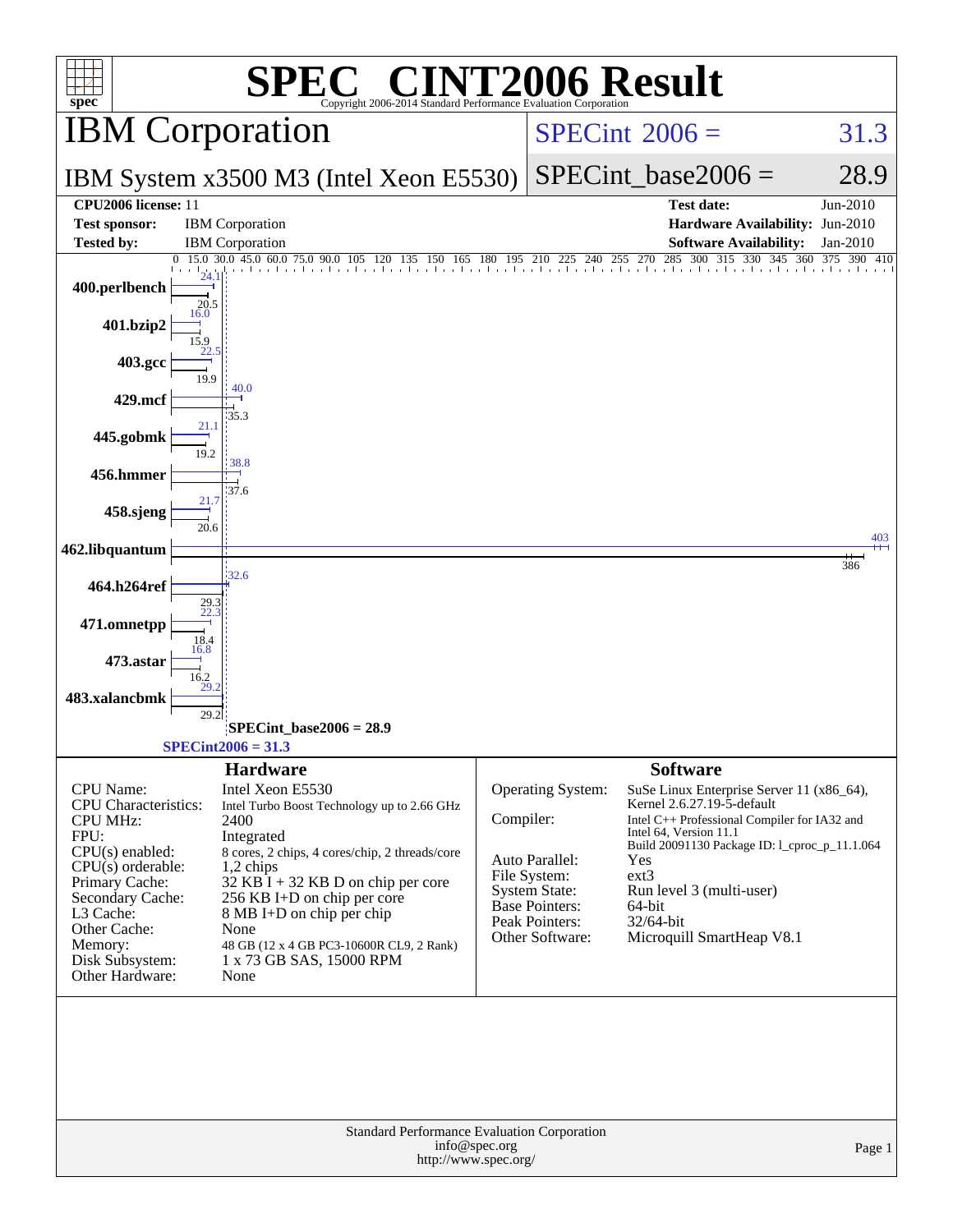

# **[SPEC CINT2006 Result](http://www.spec.org/auto/cpu2006/Docs/result-fields.html#SPECCINT2006Result)**

# IBM Corporation

#### $SPECint2006 = 31.3$  $SPECint2006 = 31.3$

IBM System x3500 M3 (Intel Xeon E5530)  $SPECTnt\_base2006 = 28.9$ 

**[CPU2006 license:](http://www.spec.org/auto/cpu2006/Docs/result-fields.html#CPU2006license)** 11 **[Test date:](http://www.spec.org/auto/cpu2006/Docs/result-fields.html#Testdate)** Jun-2010 **[Test sponsor:](http://www.spec.org/auto/cpu2006/Docs/result-fields.html#Testsponsor)** IBM Corporation **[Hardware Availability:](http://www.spec.org/auto/cpu2006/Docs/result-fields.html#HardwareAvailability)** Jun-2010 **[Tested by:](http://www.spec.org/auto/cpu2006/Docs/result-fields.html#Testedby)** IBM Corporation **[Software Availability:](http://www.spec.org/auto/cpu2006/Docs/result-fields.html#SoftwareAvailability)** Jan-2010

#### **[Results Table](http://www.spec.org/auto/cpu2006/Docs/result-fields.html#ResultsTable)**

|                    | <b>Base</b>                                                                                              |       |                |       |                |       | <b>Peak</b>    |              |                |              |                |              |  |
|--------------------|----------------------------------------------------------------------------------------------------------|-------|----------------|-------|----------------|-------|----------------|--------------|----------------|--------------|----------------|--------------|--|
| <b>Benchmark</b>   | <b>Seconds</b>                                                                                           | Ratio | <b>Seconds</b> | Ratio | <b>Seconds</b> | Ratio | <b>Seconds</b> | <b>Ratio</b> | <b>Seconds</b> | <b>Ratio</b> | <b>Seconds</b> | <b>Ratio</b> |  |
| 400.perlbench      | 475                                                                                                      | 20.5  | 477            | 20.5  | 476            | 20.5  | 405            | 24.1         | 406            | 24.1         | 413            | 23.7         |  |
| 401.bzip2          | 607                                                                                                      | 15.9  | 606            | 15.9  | 606            | 15.9  | 604            | 16.0         | 604            | 16.0         | 604            | 16.0         |  |
| $403.\mathrm{gcc}$ | 406                                                                                                      | 19.8  | 405            | 19.9  | 404            | 19.9  | 358            | 22.5         | 357            | 22.5         | 358            | 22.5         |  |
| $429$ .mcf         | 259                                                                                                      | 35.3  | 258            | 35.3  | 258            | 35.3  | 228            | 40.0         | 228            | 40.1         | 232            | 39.3         |  |
| $445$ .gobmk       | 545                                                                                                      | 19.2  | 546            | 19.2  | 542            | 19.3  | 497            | 21.1         | 497            | 21.1         | 497            | 21.1         |  |
| 456.hmmer          | 248                                                                                                      | 37.6  | 248            | 37.7  | 248            | 37.6  | 240            | 38.8         | 240            | 38.8         | 240            | 38.8         |  |
| $458$ .sjeng       | 583                                                                                                      | 20.8  | 586            | 20.6  | 586            | 20.6  | 559            | 21.7         | 559            | 21.7         | 560            | 21.6         |  |
| 462.libquantum     | 52.6                                                                                                     | 394   | 53.6           | 386   | 54.0           | 383   | 51.8           | 400          | 50.8           | 408          | 51.4           | 403          |  |
| 464.h264ref        | 754                                                                                                      | 29.4  | 755            | 29.3  | 754            | 29.3  | 678            | 32.6         | 713            | 31.0         | 678            | 32.6         |  |
| $ 471$ .omnetpp    | 340                                                                                                      | 18.4  | 340            | 18.4  | 340            | 18.4  | 281            | 22.2         | 280            | 22.3         | 280            | 22.3         |  |
| 473.astar          | 434                                                                                                      | 16.2  | 435            | 16.2  | 434            | 16.2  | 419            | 16.8         | 421            | 16.7         | <u>419</u>     | <b>16.8</b>  |  |
| 483.xalancbmk      | 236                                                                                                      | 29.2  | 238            | 28.9  | 236            | 29.2  | 237            | 29.1         | 235            | 29.4         | 236            | 29.2         |  |
|                    | Results appear in the order in which they were run. Bold underlined text indicates a median measurement. |       |                |       |                |       |                |              |                |              |                |              |  |

#### **[Platform Notes](http://www.spec.org/auto/cpu2006/Docs/result-fields.html#PlatformNotes)**

 Turbo Mode Enable Turbo Boost set to Traditional CPU C State Enable

#### **[General Notes](http://www.spec.org/auto/cpu2006/Docs/result-fields.html#GeneralNotes)**

 Binaries were compiled on SLES 10 with Binutils 2.18.50.0.7.20080502 'ulimit -s unlimited' was used to set the stack size to unlimited prior to run OMP\_NUM\_THREADS set to number of cores KMP\_AFFINITY set to granularity=fine,scatter

## **[Base Compiler Invocation](http://www.spec.org/auto/cpu2006/Docs/result-fields.html#BaseCompilerInvocation)**

[C benchmarks](http://www.spec.org/auto/cpu2006/Docs/result-fields.html#Cbenchmarks): [icc -m64](http://www.spec.org/cpu2006/results/res2010q3/cpu2006-20100621-11817.flags.html#user_CCbase_intel_icc_64bit_f346026e86af2a669e726fe758c88044)

[C++ benchmarks:](http://www.spec.org/auto/cpu2006/Docs/result-fields.html#CXXbenchmarks) [icpc -m64](http://www.spec.org/cpu2006/results/res2010q3/cpu2006-20100621-11817.flags.html#user_CXXbase_intel_icpc_64bit_fc66a5337ce925472a5c54ad6a0de310)

# **[Base Portability Flags](http://www.spec.org/auto/cpu2006/Docs/result-fields.html#BasePortabilityFlags)**

400.perlbench: [-DSPEC\\_CPU\\_LP64](http://www.spec.org/cpu2006/results/res2010q3/cpu2006-20100621-11817.flags.html#b400.perlbench_basePORTABILITY_DSPEC_CPU_LP64) [-DSPEC\\_CPU\\_LINUX\\_X64](http://www.spec.org/cpu2006/results/res2010q3/cpu2006-20100621-11817.flags.html#b400.perlbench_baseCPORTABILITY_DSPEC_CPU_LINUX_X64)

Continued on next page

Standard Performance Evaluation Corporation [info@spec.org](mailto:info@spec.org) <http://www.spec.org/>

Page 2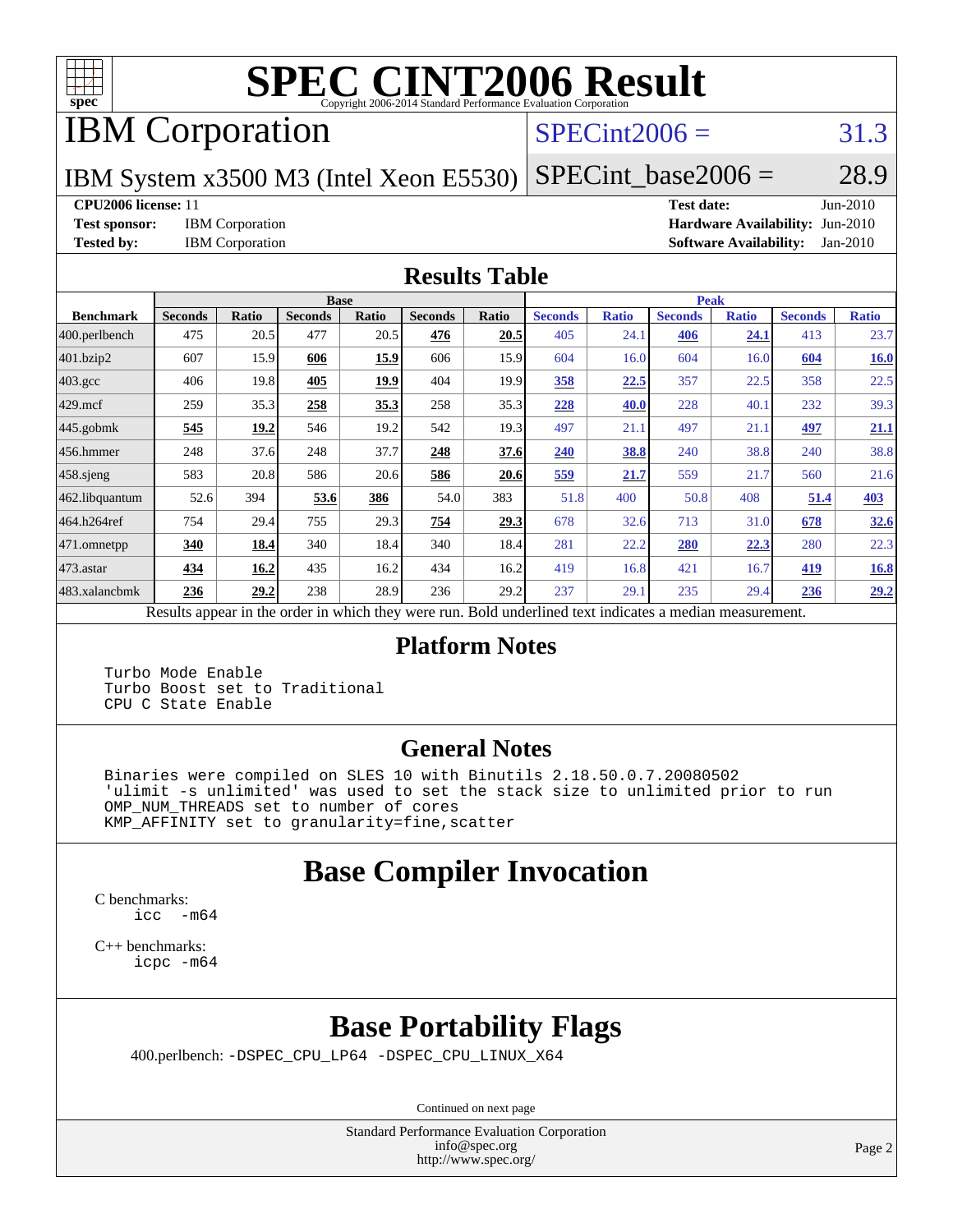

# **[SPEC CINT2006 Result](http://www.spec.org/auto/cpu2006/Docs/result-fields.html#SPECCINT2006Result)**

IBM Corporation

 $SPECint2006 = 31.3$  $SPECint2006 = 31.3$ 

 $SPECTnt_base2006 = 28.9$ 

IBM System x3500 M3 (Intel Xeon E5530)

**[Test sponsor:](http://www.spec.org/auto/cpu2006/Docs/result-fields.html#Testsponsor)** IBM Corporation **[Hardware Availability:](http://www.spec.org/auto/cpu2006/Docs/result-fields.html#HardwareAvailability)** Jun-2010

**[CPU2006 license:](http://www.spec.org/auto/cpu2006/Docs/result-fields.html#CPU2006license)** 11 **[Test date:](http://www.spec.org/auto/cpu2006/Docs/result-fields.html#Testdate)** Jun-2010 **[Tested by:](http://www.spec.org/auto/cpu2006/Docs/result-fields.html#Testedby)** IBM Corporation **[Software Availability:](http://www.spec.org/auto/cpu2006/Docs/result-fields.html#SoftwareAvailability)** Jan-2010

# **[Base Portability Flags \(Continued\)](http://www.spec.org/auto/cpu2006/Docs/result-fields.html#BasePortabilityFlags)**

 401.bzip2: [-DSPEC\\_CPU\\_LP64](http://www.spec.org/cpu2006/results/res2010q3/cpu2006-20100621-11817.flags.html#suite_basePORTABILITY401_bzip2_DSPEC_CPU_LP64) 403.gcc: [-DSPEC\\_CPU\\_LP64](http://www.spec.org/cpu2006/results/res2010q3/cpu2006-20100621-11817.flags.html#suite_basePORTABILITY403_gcc_DSPEC_CPU_LP64) 429.mcf: [-DSPEC\\_CPU\\_LP64](http://www.spec.org/cpu2006/results/res2010q3/cpu2006-20100621-11817.flags.html#suite_basePORTABILITY429_mcf_DSPEC_CPU_LP64) 445.gobmk: [-DSPEC\\_CPU\\_LP64](http://www.spec.org/cpu2006/results/res2010q3/cpu2006-20100621-11817.flags.html#suite_basePORTABILITY445_gobmk_DSPEC_CPU_LP64) 456.hmmer: [-DSPEC\\_CPU\\_LP64](http://www.spec.org/cpu2006/results/res2010q3/cpu2006-20100621-11817.flags.html#suite_basePORTABILITY456_hmmer_DSPEC_CPU_LP64) 458.sjeng: [-DSPEC\\_CPU\\_LP64](http://www.spec.org/cpu2006/results/res2010q3/cpu2006-20100621-11817.flags.html#suite_basePORTABILITY458_sjeng_DSPEC_CPU_LP64) 462.libquantum: [-DSPEC\\_CPU\\_LP64](http://www.spec.org/cpu2006/results/res2010q3/cpu2006-20100621-11817.flags.html#suite_basePORTABILITY462_libquantum_DSPEC_CPU_LP64) [-DSPEC\\_CPU\\_LINUX](http://www.spec.org/cpu2006/results/res2010q3/cpu2006-20100621-11817.flags.html#b462.libquantum_baseCPORTABILITY_DSPEC_CPU_LINUX) 464.h264ref: [-DSPEC\\_CPU\\_LP64](http://www.spec.org/cpu2006/results/res2010q3/cpu2006-20100621-11817.flags.html#suite_basePORTABILITY464_h264ref_DSPEC_CPU_LP64) 471.omnetpp: [-DSPEC\\_CPU\\_LP64](http://www.spec.org/cpu2006/results/res2010q3/cpu2006-20100621-11817.flags.html#suite_basePORTABILITY471_omnetpp_DSPEC_CPU_LP64) 473.astar: [-DSPEC\\_CPU\\_LP64](http://www.spec.org/cpu2006/results/res2010q3/cpu2006-20100621-11817.flags.html#suite_basePORTABILITY473_astar_DSPEC_CPU_LP64) 483.xalancbmk: [-DSPEC\\_CPU\\_LP64](http://www.spec.org/cpu2006/results/res2010q3/cpu2006-20100621-11817.flags.html#suite_basePORTABILITY483_xalancbmk_DSPEC_CPU_LP64) [-DSPEC\\_CPU\\_LINUX](http://www.spec.org/cpu2006/results/res2010q3/cpu2006-20100621-11817.flags.html#b483.xalancbmk_baseCXXPORTABILITY_DSPEC_CPU_LINUX)

## **[Base Optimization Flags](http://www.spec.org/auto/cpu2006/Docs/result-fields.html#BaseOptimizationFlags)**

[C benchmarks](http://www.spec.org/auto/cpu2006/Docs/result-fields.html#Cbenchmarks):

[-xSSE4.2](http://www.spec.org/cpu2006/results/res2010q3/cpu2006-20100621-11817.flags.html#user_CCbase_f-xSSE42_f91528193cf0b216347adb8b939d4107) [-ipo](http://www.spec.org/cpu2006/results/res2010q3/cpu2006-20100621-11817.flags.html#user_CCbase_f-ipo) [-O3](http://www.spec.org/cpu2006/results/res2010q3/cpu2006-20100621-11817.flags.html#user_CCbase_f-O3) [-no-prec-div](http://www.spec.org/cpu2006/results/res2010q3/cpu2006-20100621-11817.flags.html#user_CCbase_f-no-prec-div) [-static](http://www.spec.org/cpu2006/results/res2010q3/cpu2006-20100621-11817.flags.html#user_CCbase_f-static) [-parallel](http://www.spec.org/cpu2006/results/res2010q3/cpu2006-20100621-11817.flags.html#user_CCbase_f-parallel) [-opt-prefetch](http://www.spec.org/cpu2006/results/res2010q3/cpu2006-20100621-11817.flags.html#user_CCbase_f-opt-prefetch)

[C++ benchmarks:](http://www.spec.org/auto/cpu2006/Docs/result-fields.html#CXXbenchmarks)

```
-xSSE4.2 -ipo -O3 -no-prec-div -opt-prefetch -Wl,-z,muldefs
-L/home/cmplr/usr3/alrahate/cpu2006.1.1.ic11.1/libic11.1-64bit -lsmartheap64
```
## **[Base Other Flags](http://www.spec.org/auto/cpu2006/Docs/result-fields.html#BaseOtherFlags)**

[C benchmarks](http://www.spec.org/auto/cpu2006/Docs/result-fields.html#Cbenchmarks):

403.gcc: [-Dalloca=\\_alloca](http://www.spec.org/cpu2006/results/res2010q3/cpu2006-20100621-11817.flags.html#b403.gcc_baseEXTRA_CFLAGS_Dalloca_be3056838c12de2578596ca5467af7f3)

## **[Peak Compiler Invocation](http://www.spec.org/auto/cpu2006/Docs/result-fields.html#PeakCompilerInvocation)**

[C benchmarks \(except as noted below\)](http://www.spec.org/auto/cpu2006/Docs/result-fields.html#Cbenchmarksexceptasnotedbelow): [icc -m64](http://www.spec.org/cpu2006/results/res2010q3/cpu2006-20100621-11817.flags.html#user_CCpeak_intel_icc_64bit_f346026e86af2a669e726fe758c88044)

400.perlbench: [icc -m32](http://www.spec.org/cpu2006/results/res2010q3/cpu2006-20100621-11817.flags.html#user_peakCCLD400_perlbench_intel_icc_32bit_a6a621f8d50482236b970c6ac5f55f93)

429.mcf: [icc -m32](http://www.spec.org/cpu2006/results/res2010q3/cpu2006-20100621-11817.flags.html#user_peakCCLD429_mcf_intel_icc_32bit_a6a621f8d50482236b970c6ac5f55f93)

445.gobmk: [icc -m32](http://www.spec.org/cpu2006/results/res2010q3/cpu2006-20100621-11817.flags.html#user_peakCCLD445_gobmk_intel_icc_32bit_a6a621f8d50482236b970c6ac5f55f93)

464.h264ref: [icc -m32](http://www.spec.org/cpu2006/results/res2010q3/cpu2006-20100621-11817.flags.html#user_peakCCLD464_h264ref_intel_icc_32bit_a6a621f8d50482236b970c6ac5f55f93)

[C++ benchmarks \(except as noted below\):](http://www.spec.org/auto/cpu2006/Docs/result-fields.html#CXXbenchmarksexceptasnotedbelow) [icpc -m32](http://www.spec.org/cpu2006/results/res2010q3/cpu2006-20100621-11817.flags.html#user_CXXpeak_intel_icpc_32bit_4e5a5ef1a53fd332b3c49e69c3330699)

Continued on next page

Standard Performance Evaluation Corporation [info@spec.org](mailto:info@spec.org) <http://www.spec.org/>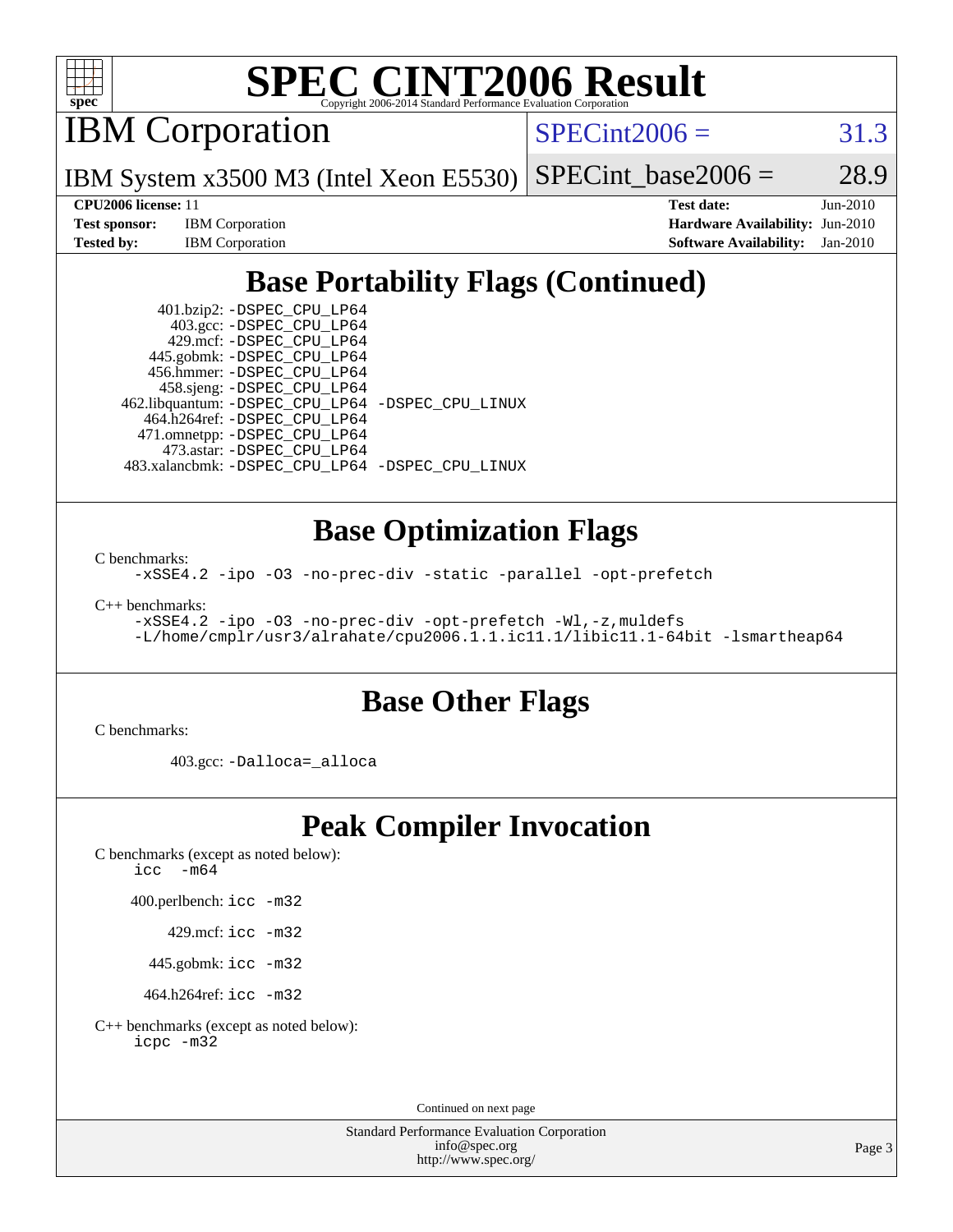

# **[SPEC CINT2006 Result](http://www.spec.org/auto/cpu2006/Docs/result-fields.html#SPECCINT2006Result)**

IBM Corporation

 $SPECint2006 = 31.3$  $SPECint2006 = 31.3$ 

IBM System x3500 M3 (Intel Xeon E5530)  $SPECTnt_base2006 = 28.9$ 

**[CPU2006 license:](http://www.spec.org/auto/cpu2006/Docs/result-fields.html#CPU2006license)** 11 **[Test date:](http://www.spec.org/auto/cpu2006/Docs/result-fields.html#Testdate)** Jun-2010 **[Test sponsor:](http://www.spec.org/auto/cpu2006/Docs/result-fields.html#Testsponsor)** IBM Corporation **[Hardware Availability:](http://www.spec.org/auto/cpu2006/Docs/result-fields.html#HardwareAvailability)** Jun-2010 **[Tested by:](http://www.spec.org/auto/cpu2006/Docs/result-fields.html#Testedby)** IBM Corporation **[Software Availability:](http://www.spec.org/auto/cpu2006/Docs/result-fields.html#SoftwareAvailability)** Jan-2010

# **[Peak Compiler Invocation \(Continued\)](http://www.spec.org/auto/cpu2006/Docs/result-fields.html#PeakCompilerInvocation)**

473.astar: [icpc -m64](http://www.spec.org/cpu2006/results/res2010q3/cpu2006-20100621-11817.flags.html#user_peakCXXLD473_astar_intel_icpc_64bit_fc66a5337ce925472a5c54ad6a0de310)

#### **[Peak Portability Flags](http://www.spec.org/auto/cpu2006/Docs/result-fields.html#PeakPortabilityFlags)**

 400.perlbench: [-DSPEC\\_CPU\\_LINUX\\_IA32](http://www.spec.org/cpu2006/results/res2010q3/cpu2006-20100621-11817.flags.html#b400.perlbench_peakCPORTABILITY_DSPEC_CPU_LINUX_IA32) 401.bzip2: [-DSPEC\\_CPU\\_LP64](http://www.spec.org/cpu2006/results/res2010q3/cpu2006-20100621-11817.flags.html#suite_peakPORTABILITY401_bzip2_DSPEC_CPU_LP64)

 403.gcc: [-DSPEC\\_CPU\\_LP64](http://www.spec.org/cpu2006/results/res2010q3/cpu2006-20100621-11817.flags.html#suite_peakPORTABILITY403_gcc_DSPEC_CPU_LP64) 456.hmmer: [-DSPEC\\_CPU\\_LP64](http://www.spec.org/cpu2006/results/res2010q3/cpu2006-20100621-11817.flags.html#suite_peakPORTABILITY456_hmmer_DSPEC_CPU_LP64) 458.sjeng: [-DSPEC\\_CPU\\_LP64](http://www.spec.org/cpu2006/results/res2010q3/cpu2006-20100621-11817.flags.html#suite_peakPORTABILITY458_sjeng_DSPEC_CPU_LP64) 462.libquantum: [-DSPEC\\_CPU\\_LP64](http://www.spec.org/cpu2006/results/res2010q3/cpu2006-20100621-11817.flags.html#suite_peakPORTABILITY462_libquantum_DSPEC_CPU_LP64) [-DSPEC\\_CPU\\_LINUX](http://www.spec.org/cpu2006/results/res2010q3/cpu2006-20100621-11817.flags.html#b462.libquantum_peakCPORTABILITY_DSPEC_CPU_LINUX) 473.astar: [-DSPEC\\_CPU\\_LP64](http://www.spec.org/cpu2006/results/res2010q3/cpu2006-20100621-11817.flags.html#suite_peakPORTABILITY473_astar_DSPEC_CPU_LP64) 483.xalancbmk: [-DSPEC\\_CPU\\_LINUX](http://www.spec.org/cpu2006/results/res2010q3/cpu2006-20100621-11817.flags.html#b483.xalancbmk_peakCXXPORTABILITY_DSPEC_CPU_LINUX)

## **[Peak Optimization Flags](http://www.spec.org/auto/cpu2006/Docs/result-fields.html#PeakOptimizationFlags)**

[C benchmarks](http://www.spec.org/auto/cpu2006/Docs/result-fields.html#Cbenchmarks):

 400.perlbench: [-xSSE4.2](http://www.spec.org/cpu2006/results/res2010q3/cpu2006-20100621-11817.flags.html#user_peakPASS2_CFLAGSPASS2_LDCFLAGS400_perlbench_f-xSSE42_f91528193cf0b216347adb8b939d4107)(pass 2) [-prof-gen](http://www.spec.org/cpu2006/results/res2010q3/cpu2006-20100621-11817.flags.html#user_peakPASS1_CFLAGSPASS1_LDCFLAGS400_perlbench_prof_gen_e43856698f6ca7b7e442dfd80e94a8fc)(pass 1) [-ipo](http://www.spec.org/cpu2006/results/res2010q3/cpu2006-20100621-11817.flags.html#user_peakPASS2_CFLAGSPASS2_LDCFLAGS400_perlbench_f-ipo)(pass 2) [-O3](http://www.spec.org/cpu2006/results/res2010q3/cpu2006-20100621-11817.flags.html#user_peakPASS2_CFLAGSPASS2_LDCFLAGS400_perlbench_f-O3)(pass 2) [-no-prec-div](http://www.spec.org/cpu2006/results/res2010q3/cpu2006-20100621-11817.flags.html#user_peakPASS2_CFLAGSPASS2_LDCFLAGS400_perlbench_f-no-prec-div)(pass 2) [-static](http://www.spec.org/cpu2006/results/res2010q3/cpu2006-20100621-11817.flags.html#user_peakPASS2_CFLAGSPASS2_LDCFLAGS400_perlbench_f-static)(pass 2) [-prof-use](http://www.spec.org/cpu2006/results/res2010q3/cpu2006-20100621-11817.flags.html#user_peakPASS2_CFLAGSPASS2_LDCFLAGS400_perlbench_prof_use_bccf7792157ff70d64e32fe3e1250b55)(pass 2) [-ansi-alias](http://www.spec.org/cpu2006/results/res2010q3/cpu2006-20100621-11817.flags.html#user_peakCOPTIMIZE400_perlbench_f-ansi-alias) [-opt-prefetch](http://www.spec.org/cpu2006/results/res2010q3/cpu2006-20100621-11817.flags.html#user_peakCOPTIMIZE400_perlbench_f-opt-prefetch) 401.bzip2: [-xSSE4.2](http://www.spec.org/cpu2006/results/res2010q3/cpu2006-20100621-11817.flags.html#user_peakPASS2_CFLAGSPASS2_LDCFLAGS401_bzip2_f-xSSE42_f91528193cf0b216347adb8b939d4107)(pass 2) [-prof-gen](http://www.spec.org/cpu2006/results/res2010q3/cpu2006-20100621-11817.flags.html#user_peakPASS1_CFLAGSPASS1_LDCFLAGS401_bzip2_prof_gen_e43856698f6ca7b7e442dfd80e94a8fc)(pass 1) [-ipo](http://www.spec.org/cpu2006/results/res2010q3/cpu2006-20100621-11817.flags.html#user_peakPASS2_CFLAGSPASS2_LDCFLAGS401_bzip2_f-ipo)(pass 2) [-O3](http://www.spec.org/cpu2006/results/res2010q3/cpu2006-20100621-11817.flags.html#user_peakPASS2_CFLAGSPASS2_LDCFLAGS401_bzip2_f-O3)(pass 2) [-no-prec-div](http://www.spec.org/cpu2006/results/res2010q3/cpu2006-20100621-11817.flags.html#user_peakCOPTIMIZEPASS2_CFLAGSPASS2_LDCFLAGS401_bzip2_f-no-prec-div) [-static](http://www.spec.org/cpu2006/results/res2010q3/cpu2006-20100621-11817.flags.html#user_peakPASS2_CFLAGSPASS2_LDCFLAGS401_bzip2_f-static)(pass 2) [-prof-use](http://www.spec.org/cpu2006/results/res2010q3/cpu2006-20100621-11817.flags.html#user_peakPASS2_CFLAGSPASS2_LDCFLAGS401_bzip2_prof_use_bccf7792157ff70d64e32fe3e1250b55)(pass 2) [-auto-ilp32](http://www.spec.org/cpu2006/results/res2010q3/cpu2006-20100621-11817.flags.html#user_peakCOPTIMIZE401_bzip2_f-auto-ilp32) [-opt-prefetch](http://www.spec.org/cpu2006/results/res2010q3/cpu2006-20100621-11817.flags.html#user_peakCOPTIMIZE401_bzip2_f-opt-prefetch) [-ansi-alias](http://www.spec.org/cpu2006/results/res2010q3/cpu2006-20100621-11817.flags.html#user_peakCOPTIMIZE401_bzip2_f-ansi-alias) 403.gcc: [-xSSE4.2](http://www.spec.org/cpu2006/results/res2010q3/cpu2006-20100621-11817.flags.html#user_peakCOPTIMIZE403_gcc_f-xSSE42_f91528193cf0b216347adb8b939d4107) [-ipo](http://www.spec.org/cpu2006/results/res2010q3/cpu2006-20100621-11817.flags.html#user_peakCOPTIMIZE403_gcc_f-ipo) [-O3](http://www.spec.org/cpu2006/results/res2010q3/cpu2006-20100621-11817.flags.html#user_peakCOPTIMIZE403_gcc_f-O3) [-no-prec-div](http://www.spec.org/cpu2006/results/res2010q3/cpu2006-20100621-11817.flags.html#user_peakCOPTIMIZE403_gcc_f-no-prec-div) [-static](http://www.spec.org/cpu2006/results/res2010q3/cpu2006-20100621-11817.flags.html#user_peakCOPTIMIZE403_gcc_f-static) [-inline-calloc](http://www.spec.org/cpu2006/results/res2010q3/cpu2006-20100621-11817.flags.html#user_peakCOPTIMIZE403_gcc_f-inline-calloc) [-opt-malloc-options=3](http://www.spec.org/cpu2006/results/res2010q3/cpu2006-20100621-11817.flags.html#user_peakCOPTIMIZE403_gcc_f-opt-malloc-options_13ab9b803cf986b4ee62f0a5998c2238) [-auto-ilp32](http://www.spec.org/cpu2006/results/res2010q3/cpu2006-20100621-11817.flags.html#user_peakCOPTIMIZE403_gcc_f-auto-ilp32) 429.mcf: [-xSSE4.2](http://www.spec.org/cpu2006/results/res2010q3/cpu2006-20100621-11817.flags.html#user_peakCOPTIMIZE429_mcf_f-xSSE42_f91528193cf0b216347adb8b939d4107) [-ipo](http://www.spec.org/cpu2006/results/res2010q3/cpu2006-20100621-11817.flags.html#user_peakCOPTIMIZE429_mcf_f-ipo) [-O3](http://www.spec.org/cpu2006/results/res2010q3/cpu2006-20100621-11817.flags.html#user_peakCOPTIMIZE429_mcf_f-O3) [-no-prec-div](http://www.spec.org/cpu2006/results/res2010q3/cpu2006-20100621-11817.flags.html#user_peakCOPTIMIZE429_mcf_f-no-prec-div) [-static](http://www.spec.org/cpu2006/results/res2010q3/cpu2006-20100621-11817.flags.html#user_peakCOPTIMIZE429_mcf_f-static) [-opt-prefetch](http://www.spec.org/cpu2006/results/res2010q3/cpu2006-20100621-11817.flags.html#user_peakCOPTIMIZE429_mcf_f-opt-prefetch) 445.gobmk: [-xSSE4.2](http://www.spec.org/cpu2006/results/res2010q3/cpu2006-20100621-11817.flags.html#user_peakPASS2_CFLAGSPASS2_LDCFLAGS445_gobmk_f-xSSE42_f91528193cf0b216347adb8b939d4107)(pass 2) [-prof-gen](http://www.spec.org/cpu2006/results/res2010q3/cpu2006-20100621-11817.flags.html#user_peakPASS1_CFLAGSPASS1_LDCFLAGS445_gobmk_prof_gen_e43856698f6ca7b7e442dfd80e94a8fc)(pass 1) [-prof-use](http://www.spec.org/cpu2006/results/res2010q3/cpu2006-20100621-11817.flags.html#user_peakPASS2_CFLAGSPASS2_LDCFLAGS445_gobmk_prof_use_bccf7792157ff70d64e32fe3e1250b55)(pass 2) [-O2](http://www.spec.org/cpu2006/results/res2010q3/cpu2006-20100621-11817.flags.html#user_peakCOPTIMIZE445_gobmk_f-O2) [-ipo](http://www.spec.org/cpu2006/results/res2010q3/cpu2006-20100621-11817.flags.html#user_peakCOPTIMIZE445_gobmk_f-ipo) [-no-prec-div](http://www.spec.org/cpu2006/results/res2010q3/cpu2006-20100621-11817.flags.html#user_peakCOPTIMIZE445_gobmk_f-no-prec-div) [-ansi-alias](http://www.spec.org/cpu2006/results/res2010q3/cpu2006-20100621-11817.flags.html#user_peakCOPTIMIZE445_gobmk_f-ansi-alias) 456.hmmer: [-xSSE4.2](http://www.spec.org/cpu2006/results/res2010q3/cpu2006-20100621-11817.flags.html#user_peakCOPTIMIZE456_hmmer_f-xSSE42_f91528193cf0b216347adb8b939d4107) [-ipo](http://www.spec.org/cpu2006/results/res2010q3/cpu2006-20100621-11817.flags.html#user_peakCOPTIMIZE456_hmmer_f-ipo) [-O3](http://www.spec.org/cpu2006/results/res2010q3/cpu2006-20100621-11817.flags.html#user_peakCOPTIMIZE456_hmmer_f-O3) [-no-prec-div](http://www.spec.org/cpu2006/results/res2010q3/cpu2006-20100621-11817.flags.html#user_peakCOPTIMIZE456_hmmer_f-no-prec-div) [-static](http://www.spec.org/cpu2006/results/res2010q3/cpu2006-20100621-11817.flags.html#user_peakCOPTIMIZE456_hmmer_f-static) [-unroll2](http://www.spec.org/cpu2006/results/res2010q3/cpu2006-20100621-11817.flags.html#user_peakCOPTIMIZE456_hmmer_f-unroll_784dae83bebfb236979b41d2422d7ec2) [-ansi-alias](http://www.spec.org/cpu2006/results/res2010q3/cpu2006-20100621-11817.flags.html#user_peakCOPTIMIZE456_hmmer_f-ansi-alias) [-auto-ilp32](http://www.spec.org/cpu2006/results/res2010q3/cpu2006-20100621-11817.flags.html#user_peakCOPTIMIZE456_hmmer_f-auto-ilp32) 458.sjeng: [-xSSE4.2](http://www.spec.org/cpu2006/results/res2010q3/cpu2006-20100621-11817.flags.html#user_peakPASS2_CFLAGSPASS2_LDCFLAGS458_sjeng_f-xSSE42_f91528193cf0b216347adb8b939d4107)(pass 2) [-prof-gen](http://www.spec.org/cpu2006/results/res2010q3/cpu2006-20100621-11817.flags.html#user_peakPASS1_CFLAGSPASS1_LDCFLAGS458_sjeng_prof_gen_e43856698f6ca7b7e442dfd80e94a8fc)(pass 1) [-ipo](http://www.spec.org/cpu2006/results/res2010q3/cpu2006-20100621-11817.flags.html#user_peakPASS2_CFLAGSPASS2_LDCFLAGS458_sjeng_f-ipo)(pass 2) [-O3](http://www.spec.org/cpu2006/results/res2010q3/cpu2006-20100621-11817.flags.html#user_peakPASS2_CFLAGSPASS2_LDCFLAGS458_sjeng_f-O3)(pass 2) [-no-prec-div](http://www.spec.org/cpu2006/results/res2010q3/cpu2006-20100621-11817.flags.html#user_peakPASS2_CFLAGSPASS2_LDCFLAGS458_sjeng_f-no-prec-div)(pass 2) [-static](http://www.spec.org/cpu2006/results/res2010q3/cpu2006-20100621-11817.flags.html#user_peakPASS2_CFLAGSPASS2_LDCFLAGS458_sjeng_f-static)(pass 2) [-prof-use](http://www.spec.org/cpu2006/results/res2010q3/cpu2006-20100621-11817.flags.html#user_peakPASS2_CFLAGSPASS2_LDCFLAGS458_sjeng_prof_use_bccf7792157ff70d64e32fe3e1250b55)(pass 2) [-unroll4](http://www.spec.org/cpu2006/results/res2010q3/cpu2006-20100621-11817.flags.html#user_peakCOPTIMIZE458_sjeng_f-unroll_4e5e4ed65b7fd20bdcd365bec371b81f) 462.libquantum: [-xSSE4.2](http://www.spec.org/cpu2006/results/res2010q3/cpu2006-20100621-11817.flags.html#user_peakCOPTIMIZE462_libquantum_f-xSSE42_f91528193cf0b216347adb8b939d4107) [-ipo](http://www.spec.org/cpu2006/results/res2010q3/cpu2006-20100621-11817.flags.html#user_peakCOPTIMIZE462_libquantum_f-ipo) [-O3](http://www.spec.org/cpu2006/results/res2010q3/cpu2006-20100621-11817.flags.html#user_peakCOPTIMIZE462_libquantum_f-O3) [-no-prec-div](http://www.spec.org/cpu2006/results/res2010q3/cpu2006-20100621-11817.flags.html#user_peakCOPTIMIZE462_libquantum_f-no-prec-div) [-static](http://www.spec.org/cpu2006/results/res2010q3/cpu2006-20100621-11817.flags.html#user_peakCOPTIMIZE462_libquantum_f-static) [-parallel](http://www.spec.org/cpu2006/results/res2010q3/cpu2006-20100621-11817.flags.html#user_peakCOPTIMIZE462_libquantum_f-parallel) [-opt-prefetch](http://www.spec.org/cpu2006/results/res2010q3/cpu2006-20100621-11817.flags.html#user_peakCOPTIMIZE462_libquantum_f-opt-prefetch) [-par-schedule-static=32768](http://www.spec.org/cpu2006/results/res2010q3/cpu2006-20100621-11817.flags.html#user_peakCOPTIMIZE462_libquantum_f-par-schedule_9386bcd99ba64e99ee01d1aafefddd14) [-ansi-alias](http://www.spec.org/cpu2006/results/res2010q3/cpu2006-20100621-11817.flags.html#user_peakCOPTIMIZE462_libquantum_f-ansi-alias) 464.h264ref: [-xSSE4.2](http://www.spec.org/cpu2006/results/res2010q3/cpu2006-20100621-11817.flags.html#user_peakPASS2_CFLAGSPASS2_LDCFLAGS464_h264ref_f-xSSE42_f91528193cf0b216347adb8b939d4107)(pass 2) [-prof-gen](http://www.spec.org/cpu2006/results/res2010q3/cpu2006-20100621-11817.flags.html#user_peakPASS1_CFLAGSPASS1_LDCFLAGS464_h264ref_prof_gen_e43856698f6ca7b7e442dfd80e94a8fc)(pass 1) [-ipo](http://www.spec.org/cpu2006/results/res2010q3/cpu2006-20100621-11817.flags.html#user_peakPASS2_CFLAGSPASS2_LDCFLAGS464_h264ref_f-ipo)(pass 2) [-O3](http://www.spec.org/cpu2006/results/res2010q3/cpu2006-20100621-11817.flags.html#user_peakPASS2_CFLAGSPASS2_LDCFLAGS464_h264ref_f-O3)(pass 2) [-no-prec-div](http://www.spec.org/cpu2006/results/res2010q3/cpu2006-20100621-11817.flags.html#user_peakPASS2_CFLAGSPASS2_LDCFLAGS464_h264ref_f-no-prec-div)(pass 2) [-static](http://www.spec.org/cpu2006/results/res2010q3/cpu2006-20100621-11817.flags.html#user_peakPASS2_CFLAGSPASS2_LDCFLAGS464_h264ref_f-static)(pass 2) [-prof-use](http://www.spec.org/cpu2006/results/res2010q3/cpu2006-20100621-11817.flags.html#user_peakPASS2_CFLAGSPASS2_LDCFLAGS464_h264ref_prof_use_bccf7792157ff70d64e32fe3e1250b55)(pass 2) [-unroll2](http://www.spec.org/cpu2006/results/res2010q3/cpu2006-20100621-11817.flags.html#user_peakCOPTIMIZE464_h264ref_f-unroll_784dae83bebfb236979b41d2422d7ec2) [-ansi-alias](http://www.spec.org/cpu2006/results/res2010q3/cpu2006-20100621-11817.flags.html#user_peakCOPTIMIZE464_h264ref_f-ansi-alias)

Continued on next page

Standard Performance Evaluation Corporation [info@spec.org](mailto:info@spec.org) <http://www.spec.org/>